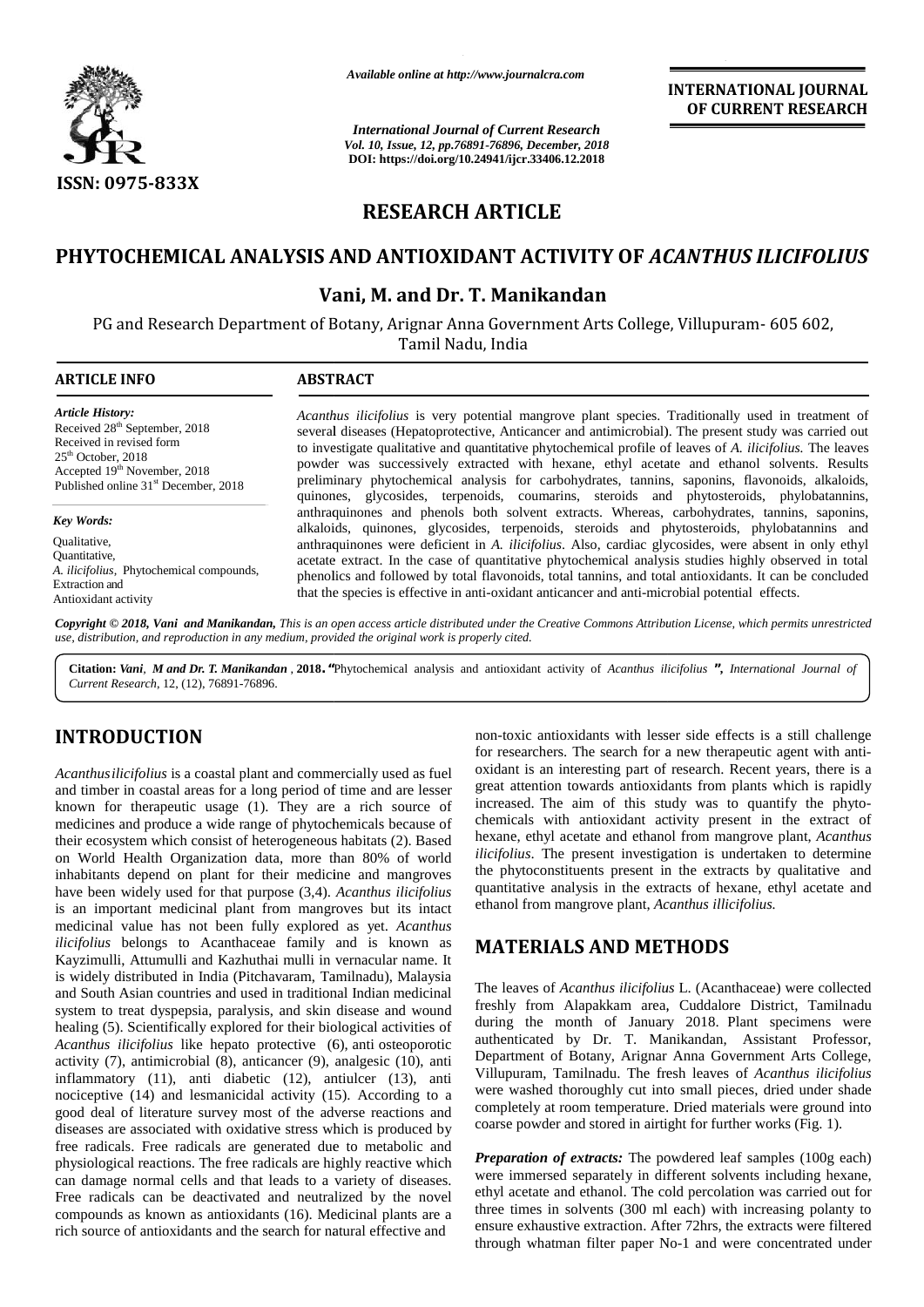reduced pressure at 40 using rotary vaccum evaporator. This was stored in cold condition from 2 to 8 for further use in subsequent experiments.



**Fig. 1. Habit of** *Acanthus ilicifolius*

### **Qualitative screening of phytochemicals**

The hexane, ethyl acetate and ethanol extracts of *A. ill icifolius* were screened for the presence of phytochemicals such as carbohydrates,tannins,saponins, flavonoids, alkaloids, quinines, glycosides, cardiac glycosides, terpenoids, phenols, coumarins, steroidsandphytosteroids, phlobatannins, anthra quinones, total flavonoids, total tannins, total phenolic and antioxidant activities by following the standred methods.

*Test for carbohydrates:* To 2ml of A. ilicifolius plant extract, 1ml of Molisch's reagent and few drops of concentrated sulphuric acid were added. Presence of purple or reddish color indicates the carbohydrates. 1ml of Fehling's A and 1 of Fehling's b. Boil for 10 min. Reddish brown color indicates presence (17).

*Test for tannins:* To 1ml of plant extract and 2ml of 5% ferric chloride was added. Formation of dark blue or greenish black indicates the presence of tannins (18).

*Test for saponins:* To be added 2ml of extract, 2ml of distilled water and shaken in a 15 minutes length wise. Formation of 1 cm layer of foam indicates the presence of saponins (19).

*Test for flavonoids:* Plant extract 2 ml, 1ml of 2N sodium hydroxide was added. Presence of yellow color indicates the presence of flavonoids (20).

*Test for alkaloids:* Plant extract 2 ml and 2ml of concentrated hydrochloric acid was added. Next, a few drops of Mayer's reagent were added. Presence of green color or white precipitate indicates the presence of alkaloids (21).

*Test for quinones:* Plant extract 2 ml, 1ml of concentrated sulphuric acid was added. Formation of red color indicates presence of quinones (22).

*Test for glycosides:* To added 2ml of plant extract and 3ml of chloroform then 10% ammonia solution. Formation of pink color indicates of glycosides (23).

*Test for cardiac glycosides:* To 0.5ml of extract, 2ml of glacial acetic acid and to add few drops of 5% ferric chloride were added. Formation of brown ring at the interface indicates presence of cardiac glycosides (20).

*Test for terpenoids:* To 0.5ml of plant extract and 2ml of chloroform then carefully added concentrated sulphuric acid. Formation of red brown color at the presence of terpenoids (20).

*Test for phenols:* To 1ml of the extract, a few drops of Folin- Ciocalteau reagent was added followed by few drops of 15% Sodium carbonate solution. Formation of blue or green color indicates presence of phenols (22).

*Test for coumarins:* To 1 ml of extract and1ml of 10% NaOH was added. Formation of yellow color indicates presence of coumarins (22).

*Steroids and phytosteroids* **:** To 1ml of plant extract and 1 ml of chloroform is added and few drops of concentrated sulphuric acid appearance of brown ring indicates the presence of steroids and appearance of bluish brown ring indicates the presence of phytosteroids (24).

*Test for phlobatannins ( HCl test):* Two millilitres (2 mL) of the aqueous solution of the plant extract were added into dilute HCl and observed for red precipitate that was indicative the presence of phlobatannins (20).

**Anthraquinones:** To 1ml of plant extract few drops of 10% ammonia solution was added, appearance pink color precipitate indicates the presence of anthraquinones (20).

## **Quantitative screening of phytochemicls**

*Determination of flavonoids content:* Total Flavanoid content in the extracts (Ethyl acetate) was determined using the method described by Sankanaka *et al.,* 2005. The flavonoid content was determined by aluminium chloride method using Quercetin as standard. Extracts and Quercetin were prepared in Ethyl acetate (10 mg/ mL). 0.1 mL of extract was mixed with 0.9 mL of distilled water in test tubes, followed by addition of 75 µL of 5% sodium nitrate solution. After 6 minutes, 10 µL of 10% aluminium chloride solution was added and the mixture was allowed to stand for further 5 minutes after which 0.5 mL of 1M Sodium hydroxide was added to the reaction mixture. The reaction mixture was brought to 2.5 mL wit distilled water and mixed well. The absorbance was measured immediately at 510 nm using a spectrophotometer. A calibration curve was generated using various concentrations of Quercetin and the Quercetin equivalence (QE) of the sample was expressed in µg/mg of the extract.

*Determination of tannin content:* The tannin content in the extracts were determined by Folin - Ciocalteu method. 0.1 ml of the sample extracts containing 1 mg were added to test tubes containing 7.5 ml of distilled water and 0.5 ml of Folin- Ciocalteu reagent, 1 ml of 35 % Na2CO3. It was made up to 10 ml with distilled water. The mixture was shaken well and kept at room temperature for 30 min. A set of reference standard solutions of tannic acid (20, 40, 60, 80 and 100 μg/ml) were also used. Absorbance for test and standard solutions were measured against the blank at 725 nm with an UV/Visible spectrophotometer. The tannin content was expressed in terms of mg of Tannic acid equivalence (TE) µg/mg of extract.

*Determination of total phenolic content:* The amount of phenolic compounds in the extracts was determined by the Folin Ciocalteu colorimetric method and calculated from a calibration curve obtained with Gallic Acid as standard (10mg/10ml).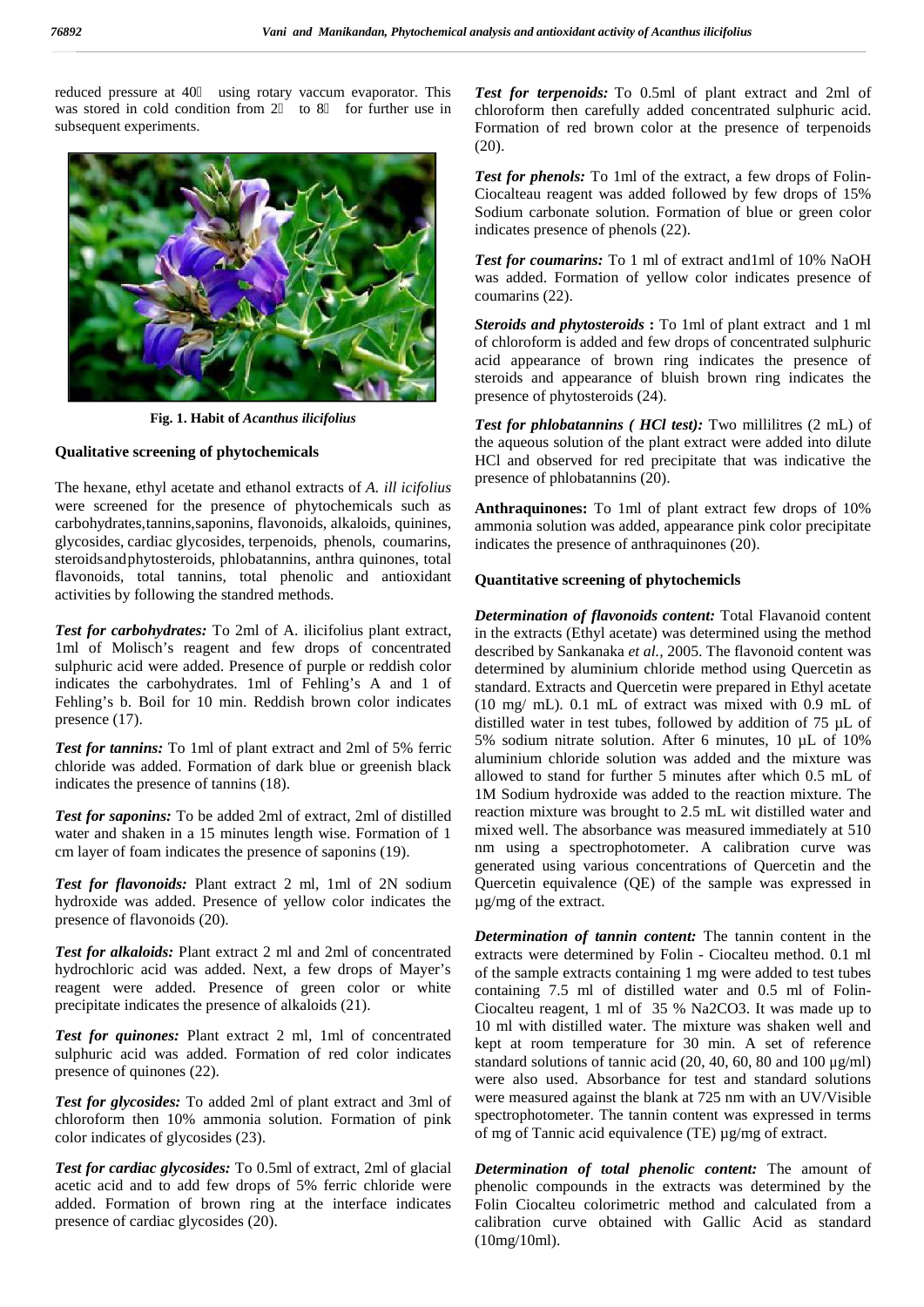From the standard solution 20 to 100 µl was taken and added to different test tubes. Extract was added in a separate test tube at a concentration of 10 mg/ml and 5ml of folins – ciocalteu (1:10 dilution) was added and the contents were mixed thoroughly. 4ml of 0.7 M sodium carbonate was added and the mixture was incubated for 30 minutes. The absorbance was measured at 765nm in a UV-Visible Spectrophotometer. The results were expressed in Gallic acid equivalence of the samples (GE) µg/mg of the extract.

## **Antioxidant activity (DPPH)**

*DPPH free radical scavenging assay:* The ability of the samples to annihilate the DPPH radical (1,1-diphenil-2 picrylhydrazyl) was investigated by the method described by (Blois 1958). Stock solution of compound was prepared to the concentration of 10 mg/ml. Different concentration of the extract (200, 400, 600, 800, 1000 µg) of sample were added, at an equal volume to methanolic solution of DPPH (0.1mM). The reaction mixture is incubated for 30min at room temperature; the absorbance was recorded at 517 nm. The experiment was repeated for three times. Ascorbic acid was used as standard control. The annihilation activity of free radicals was calculated in percentage inhibition according to the following formula

% of Inhibition =  $(A \text{ of control} - A \text{ of Test})/A$  of control  $*100$ 

## **RESULTS**

Phytochemical analysis plays a major resource for information on analytical and instrumental methodology in plant sciences. A preliminary study was done to identify the active constituents from *Acanthus illicifolius*.

The phytochemical characteristics of hexane, ethanol and ethyl acetate extracts of *Acanthus ill icifolius* tested and summarized in Table 1. From the Table 1, it could be observed that Flavonoids, Coumarins and Phenols were presence in three solvent extracts but Cardiac glycosides presence in only two solvent extracts (Hexane and ethanol). Also cardiac glycosides were absent in only ethyl acetate extract only. Whereas, the Carbohydrates, Tannins, Saponins, Alkaloids, Quinones, Glycosides,Terpenoids, Steroids, Phyto steroids,Phlobatannins and Anthraquinoneswere deficient in *A.illucifolius*.

*Total phenolic content (TPC):* Total phenolic content of *A.ilicifolius* ethanol extract were varying widely between 17mg GAE/10g extract and in the case of hexane 0.72mg GAE/10g and ethyl acetate 0.92mg GAE/10g extracts are exhibited.

*Total flavonoids content (TFC):* The total flavanoids content were observed in ethanol extract of *A.ilicifolius* 8.4 mg GAE/10g extract and in the case of hexane -1.45 mg GAE/10g and ethyl acetate 2.68mg GAE/10g.

*Total tannin content (TTC):* Total content were observed in ethanol extract of *A.ilicifolius* 2.58 mg GAE/10g extract and in the case of hexane 0.19 mg GAE/10g and ethyl acetate 3.20 mg GAE/10g.

#### **Antioxidant activity**

The total antioxidant capacity observed in ethanolic of A. ilicifolius at range of  $476$ mg/  $\mu$  mol Trolox equivalent/g extract. The hexane extract exhibited total antioxidant capacity observed in 410mg/ µ mol Trolox equivalent/g extract respectively.

|      |                            | Leaf extract          |                              |                        |  |  |
|------|----------------------------|-----------------------|------------------------------|------------------------|--|--|
| S.No | <b>Phytochemical Tests</b> | <b>Hexane Extract</b> | <b>Ethyl acetate Extract</b> | <b>Ethanol Extract</b> |  |  |
|      | Carbohydrates              |                       |                              |                        |  |  |
|      | <b>Tannins</b>             |                       |                              |                        |  |  |
|      | Saponins                   |                       |                              |                        |  |  |
|      | Flavonoids                 |                       |                              |                        |  |  |
|      | Alkaloids                  |                       |                              |                        |  |  |
| 6    | <b>Ouinones</b>            |                       |                              |                        |  |  |
|      | Glycosides                 |                       |                              |                        |  |  |
| 8    | Cardiac glycosides         |                       |                              |                        |  |  |
| 9    | Terpenoids                 |                       |                              |                        |  |  |
| 10   | Coumarins                  | $^{+}$                | $\pm$                        |                        |  |  |
| 11   | Steroids & Phytosteroids   |                       |                              |                        |  |  |
| 12   | Phlobatannins              |                       |                              |                        |  |  |
| 13   | Anthraquinones             |                       |                              |                        |  |  |
| 14   | Phenols                    |                       |                              |                        |  |  |

#### **Table1. Hexane, Ethyl acetate, Ethanol of** *A. ilicifolius L.* **in different extracts**

#### **Table 2. Quantitative analysis of** *A. ilicifolius*

| S.No | <b>Phytochemical Assay</b> | Hexane extract mg/10ml of extract | Ethyl acetate mg/10ml of extract | Ethanol mg/10ml of extract |
|------|----------------------------|-----------------------------------|----------------------------------|----------------------------|
|      | <b>Total Phenolics</b>     |                                   | 0.92                             | .                          |
| – ⊷  | <b>Total Flavonoids</b>    | 1.45                              | 2.68                             | ∪.¬                        |
| ◡    | Total Tannins              | , 1 C                             | 3.20                             |                            |

#### **Table 3. Percentage Inhibition of Hexane, Ethyl acetate and Ethanol**

|                    | <b>Percentage inhibition</b> |                         |                      |                         |         |                         |
|--------------------|------------------------------|-------------------------|----------------------|-------------------------|---------|-------------------------|
| Concentration (µg) | <b>Hexane</b>                | <b>Positive control</b> | <b>Ethyl</b> acetate | <b>Positive control</b> | ethanol | <b>Positive control</b> |
| 200                | 36.24                        | 89.29                   | 29.59                | 93.79                   | 20.59   | 91.18                   |
| 400                | 42.62                        | 89.93                   | 36.76                | 94.16                   | 42.86   | 91.70                   |
| 600                | 52.82                        | 93.37                   | 45.49                | 96.15                   | 46.22   | 94.54                   |
| 800                | 68.12                        | 94.39                   | 48.82                | 96.75                   | 53.99   | 95.38                   |
| 1000               | 73.22                        | 95.66                   | 58.28                | 97.49                   | 76.79   | 96.43                   |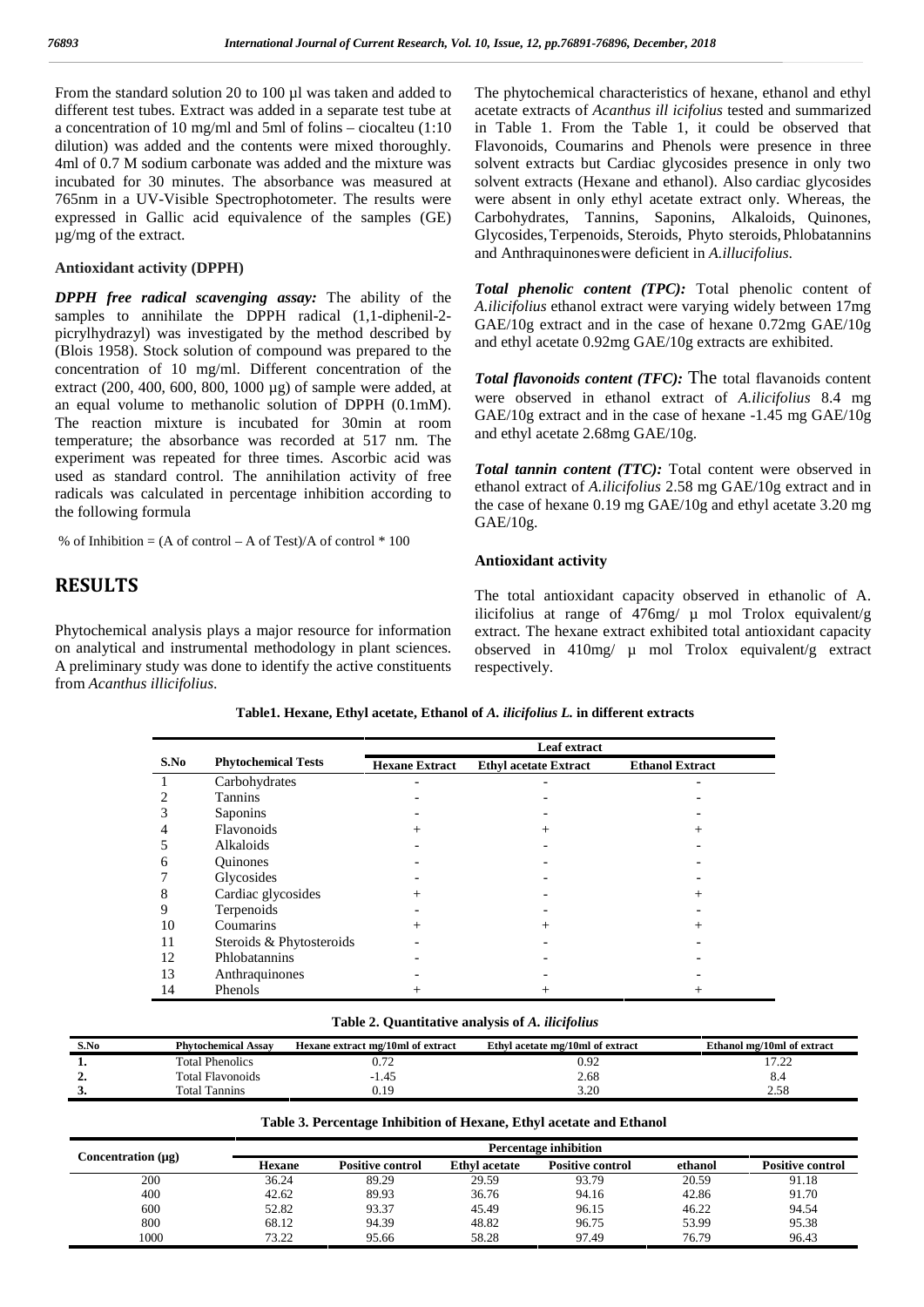

**Figure 1. Percentage inhibition of (a) hexane, (b) ethyl acetate and (c) ethanol**

# **DISCUSSION**

Preliminary qualitative phytochemical analysis made for the leaf of *A.ilicifolius* revealed the presence of carbohydrates, tannins, saponins, flavonoids, alkaloids, quinones, glycosides, terpenoids, coumarins, steroids and phytosteroids, phyloba tannins, anthraquinones and phenols were presence in the three different solvent extracts. Whereas, the carbohydrates, tannins, saponins, alkaloids, quinones, glycosides, terpenoids, steroids and phytosteroids, phylobatannins and anthraquinones were deficient in *A.ilicifolius*. cardoac glycosides were also absent in only ethyl acetate extract. These secondary metabolities are reported to have many biological and the rapeutic properties  $(29,30)$  so this species is expected to have many medicinal  $\overline{2}$ . uses. The extraction yield calculated both hexane, ethyl acetate and ethnol extract showed that ethanol extract registered higher percentage of yield. It may be due to high polarity of ethanol solvent which can draw high variety of plant constituents than 3. the other solvents (31). Generally, majority of the secondary metanolites studied and ascorbic acid in leaf of *A.ilicifolius* have present with higher amount in ethanolic extract than that of the other extract hexane and ethyl acetate. The biological property, antioxidant activity was determined to be effective

through various as says for the leaf of *A.ilicifolius*. The presence of phenolic compounds ( Total phenolic, flavonoids, tannin and antioxidents) provides pharmacologucal activities like anti-cancer (32, 33) anti-oxidant (33, 34) antimicrobial (35, 36) wound healing (37) and anti-inflammatory (38, 39) that may suggest an association to the species here investigated.

The healing properties of medicinal plants are possible due to the presence of various phytochemical constituents such as phenolics, flavonoids and tannins etc. phytochemical analysis of plant extracts revealed the presence of constituents which are known to show medicinal properties in addition to physiological activity (40, 41). Several classes of polyphenolic compounds such as phenolics, flavonoids and tannins contribute to plant defence mechanism in resisting pathogenic microorganisms (42). In the present study, phytochemical analysis showed that extracts both hexane, ethyl acetate and ethanol from *A.ilicifolius* leaves contain most of principles. Such phytochemical are an indicative for the antimicrobial and antioxidant activities. Therefore, the beneficial medicinal effects of plant materials may result from the combinations of antimicrobial, antioxidant and other secondary products present in plant, as well as phytochemical (43). Such secondary products play and important role in a plants defense through cytotoxicity towards microbial pathogen and this could prove the usefulness of these secondary products as antimicrobial medicines for humans.

Mangrove plants are biochemically unique, producing a wide array of novel natural products. Mangrove possesses novel agrochemical products, compounds of medicinal values and biologically products, compounds. For a long period of time in history, plants have been valuable and indispensable sources of natural products for the health of human beings and they have a great potential for producing new drugs (44). Mangrove and mangroves associates contain biologically active antiviral, antibacterial and antifungal compounds. Extracts from different mangrove plants are active against human and plant pathogens. Similar result of phytochemical screening of flower extract of this species were obtained by shanmoga priya (45).

## **Conclusion**

The work is a successful attempt of phytochemical characteri zation and antimicrobial efficiency of mangrove plant *A.ilicifolius*. In recent years screening of mangrove plants for a variety of biological activities, further attention should be paid to develop the novel drugs from natural product.

## **REFERENCES**

- 1. Lee SE, Hyun JH, Ha JS, Jeong HS, Kim JH. Screening of medicinal plant extracts for antioxidant activity. Life Sci,(2003) 73: 167-179
- 2. Chundakkadu Asha Poorna et al. Journal of Pharmacy Research Phytochemical analysis and in vitro screening for biological activities of *Acanthus ilicifolius* 2011,4(7),1977-1981 1977- 1981
- 3. Firdaus M. Cytotoxic, antioxidant and antimicrobial activity of bark (Xylocarpus granatum) methanol extract. In: Proceedings of International Conference on Basic Science. Sulistyarti M, O`Neill M, Solich P, Paski E, Malherbe F, Coo L, et al.(eds). Malang: Galaxy Science Publisher; 2011, p. 62-64
- 4. Bandaranayake WM. Traditional and medicinal uses of mangroves. Mangroves Salt Marshes 1998; 2:133-148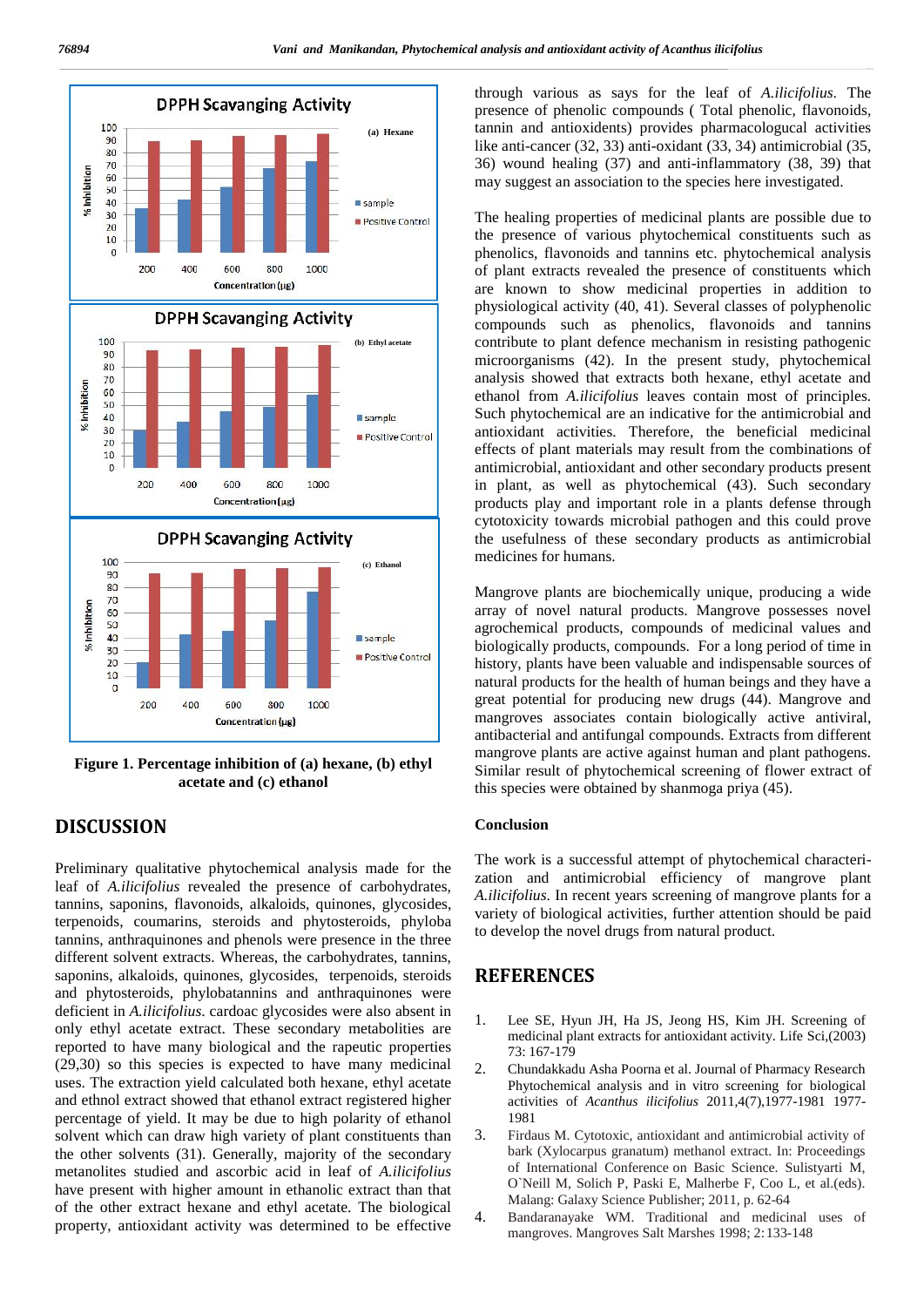- 5. Subudhi HN, Choudhary BP, Acharya BS. J Econ Taxon Botany 1992; 16:479.
- 6. Babu, B.H., Shylesh, B.S., Padikkala, J.,. Antioxidant and hepato protective effect of *Acanthus ilicifolius*. Fitoterapia,2001 72, 272–277
- 7. Van Kiem et al.Chemical constituents of *Acanthus ilicifolius* L. and effect on osteoblastic MC3T3E1 cells. Arch Pharm Res 2008;31:823-9
- 8. Pradeep V Khajure and J.L. Rathod.Antimicrobial activity of extracts of *Acanthus ilicifolius* extracted from the mangroves of karwar coast karnataka. Recent Research in Science and Technology 2010, 2(6):98-99
- 9. Babu, B.H., Shylesh, B.S., Padikkala, J., 2002. Tumor reducing and anti-carcinogenic activity of *Acanthus ilicifolius* in mice. Journal of Ethnopharmacology 79, 27–33
- 10. Agshikar, N.V., Naik, V.R., Abraham, G.J.S., Reddy, C.V.G.,Naqui, S.W.A., Mittal, P.K., 1979. Analgesic, antiinflammatory activity of *Acanthus ilicifolius* Linn. Indian Journal of Experimental Biology 17, 1257 – 1258.
- 11. K.T. Mani Senthil Kumar et al. Anti-inflammator y activity of *Acanthus ilicifolius*. Journal of Ethnopharmacology 120 (2008) 7–12
- 12. G.A.Gayathri and Mahalingam Gayathri .Preliminary qualitative phytochemical screening and in vitro hypoglycemic potential of *Acanthus ilicifolius* and evolvulus emerginatus. International Journal of Pharmacy and Pharmaceutical Sciences, Vol 6, Issue 6, 2014. 362-365.
- 13. K. T. Mani senthil kumar et al .The Gastroprotective Role of *Acanthus ilicifolius*– A Study to Unravel the Underlying Mechanism of Anti-Ulcer Activity. Sci Pharm. 2012; 80: 701 –717
- 14. Mohammed Amirul islam et al.Antinociceptive activity of methanolic extract of *Acanthus ilicifolius* linn. Leaves Turk J. Pharm. Sci. 9 (1), 51-60, 2012
- 15. Kapil, A., Sharma, S., Wahidulla, S., Leishmanicidal activity of 2-benzoxazolinone from *Acanthus ilicifolius* in vitro 1994, Planta Medica 60, 187–188.
- 16. Manmohan Singhal et al Evaluation of Reducing Power Assay of Chalcone Semicarbazones J. Chem. Pharm. Res., 2011, 3(3):639-645
- 17. Sofowora A. *Medicinal Plants and Traditional Medicinal in Africa.* 2nd Ed. Sunshine House, Ibadan, Nigeria: Spectrum Books Ltd; 1993. Screening Plants for Bioactive Agents; pp. 134–156.
- 18. Harborne JB (1973). Phytochemical Methods: A guide to modern techniques of plant analysis. Chapman and Hall, New York, pp. 279, 3<sup>rd</sup> Edition.
- 19. Smolenski SJ, Silinis H, Farnswoth NR (1974). Alkaloids screening. V. *Lloydia*, 37: 506-536. Kapoor LD, Singh A, Kapoor SL and Shrivastava SN (1969).Survey of Indian medicinal plants for saponins, alkaloids and flavonoids. *Lloydia*, 32: 297-302.
- 20. Sonali Jana and G.S. Shekhawat, Phytochemical analysis and antibacterial screening of in vivo and in vitro extracts of Indian medicinal herbs: *Anethumgraveolens*, Research Journal of medicinal plants 4(4): 206-212,2010: ISSN 1819-3455.
- 21. GA Ayoola1\*, HAB Coker1, SA Adesegun2, AA Adepoju- Bello1, K Obaweya1, EC Ezennia1, TO Atangbayila1, Phytochemical Screening and Antioxidant Activities of Some Selected Medicinal Plants Used for Malaria Therapy in Southwestern Nigeria, Tropical Journal of Pharmaceutical Research, September 2008; 7 (3): 1019-1024.
- 22. C.A.Sureshkumar, R.Varadharajan, P.Muthumani, R. Meera, P.Devi, B.Kameswari.Pharmacognostic and Preliminary Phytochemical Investigations on the stem of Saccharum spontaneum, J. Pharm. Sci. & Res. Vol.1(3), 2009, 129-136.
- Manasboxi, Y.Rajesh, V.Rajakumar\*, B.Praveen and K. Mangamma. Extraction, phytochemical screening and in-vitro evaluation of anti-oxidant properties of commicarpuschinesis (aqueous leaf extract), International Journal of Pharma and Bio Sciences, Vol.1/Issue-4/Oct-Dec.2010, ISSN 0975-6299.
- 24. Kolawole OM, Oguntoye, SO, Agbede O and Olayemi AB (2006). Studies on the efficacy of *Bridelia ferruginea* Benth. bark extract in reducing the coliform load and BOD of domestic waste water. *Ethnobotanical Leaflets*, 10: 228-238.
- 25. Slinkard, K. and V.L. Singleton, 1977. Totalphenol analyses: automation and comparison with manual methods. American Journal of Enology and Viticulture, 28: 49-55.
- 26. Kim, J.M., S. Araki, D.J. Kim, C.B. Park, N. Takasuka, H. Baba-Toriyama, T. Ota, Z. Nir, F. Khachik, N. Shimidzu, Y. Tanaka, T. Osawa, T. Uraji, M. Murakoshi, H. Nishino, T.U. Krings and R.G. Berger, 2001. Antioxidant activity of roasted foods. Food Chem., 72: 223-229.
- 27. Aiyegroro, O.A. and A.I. Okoh, 2010. Preliminary phytochemical screening and in vitro antioxidant activities of aqueous extract of *Helichrysum longifolium* DC. BMC compl. and Alt. Med., 10: 76.
- 28. Prieto, P., M. Pineda and M. Aguilar, 1999. Spectro photometric quantitation of antioxidant capacity through the formation of a phosphomolybdenum complex: specific application to the determination of vitamin E. Anal. Biochem., 269: 337-341.
- 29. Vishnu, R., R. Nisha and S. Jamuna Paulsamy, 2013. Quantification of total phenolics and flavonoids and evaluation of *in vitro* antioxidant properties methanolic leaf extract of Tarenna asiatica-An endemic medicinal plant species of Maruthamali hills, Western Ghats, Tamilnadu. J. Res. Plant Sci., 2(2): 196- 204.
- 30. Benedec, D., L. Vlase, I. Oniga, A.C. Mot, G. Damian,D. Hanganu, M. Duma and R. Silaghi-Dumitrescu, 2013. Polyphenolic composition, antioxidant and antibacterial activities for two Romanian subspecies of *Achillea distans Waldst. ex wild*. Molecules, 18: 8725-8739.
- 31. Paulsamy, S. and M.V. Jeeshna, 2011. Preliminary phyto chemistry and antimicrobial studies of an endangered medicinal herb *Exacum bicolor Roxb*. Res. J. Pharma. Bio. Che. Sci., 2(4): 447-457.
- 32. Lin, Y., R. Shi, X. Wang and H.M. Shen, 2008. Luteolin, a flavonoid with potential for cancer prevention and therapy. Curr. Cancer Drug Targets, 8(7): 634-646.
- Khacha-ananda, S., K. Tragoolpua, P. Chantawannakul and Y. Tragoolpua, 2013. Antioxidant anti-cancer cell proliferation activity of propolis extracts from two extraction methods. Asian Pac J. Cancer Prev., 14: 6991-6995.
- 34. Pourmorad, F., S.J. Hosseinimehr and N. Shahabimajd, 2006. Antioxidant activity, phenol and flavonoid contents of some selected Iranian medicinal plants. Afri J. Biotechnol., 5(11): 1142-1145.
- 35. Sengul, M., H. Yildiz, N. Gungor, B. Cetin, Z. Eser and S. Ercisli, 2009. Total phenolic contents, antioxidant and antimicrobial activities of some medicinal plants. Pak J. Pharm. Sci., 22(1): 102-106.
- 36. Hendra, R., S. Ahmad, A. Sukari, M.Y. Shukor and E. Oskoueian, 2011. Flavonoid analyses and anti microbial activity of various parts of *Phaleria macrocarpa* (Scheff.) Boeral fruit. Int. J. Mol. Sci., 12: 3422-3431.
- 37. Nayak, B.S. and L.M. Pinto Pereira, 2006. *Canthranthus roseus* flower extract has wound - healing activity in Sprague Dawley rats. BMC Complement. Altern Med., 6: 41.
- 38. Capelari-Oliveria, P., C.A. Paula, S.A. Rezende, F.T. Campos, A. Grabe-Guimaraes, J.A. Lombardi and D.A. Saúde-Guimarães, 2011. Anti-Inflammatory activity of Lychnophorapasseria, Asteracea (Brazilian Arnica). J. Ethanopharmacol., 135(2): 393-398.
- 39. Rathee, P., H. Chaudhary, S. Rathee, D. Rathee,V. Kumar and K. Kohli, 2009. Mechanism of action of flavonoids as antiinflammatory agents: a review. Inflamm Allergy Drug Targets, 8(3): 299-235.
- 40. Sofowra, A., 1993. Medicinal Plants And traditional Medicine in Africa, Spectrum Books Ltd, Ibadan, Nigeria, pp: 191-289.